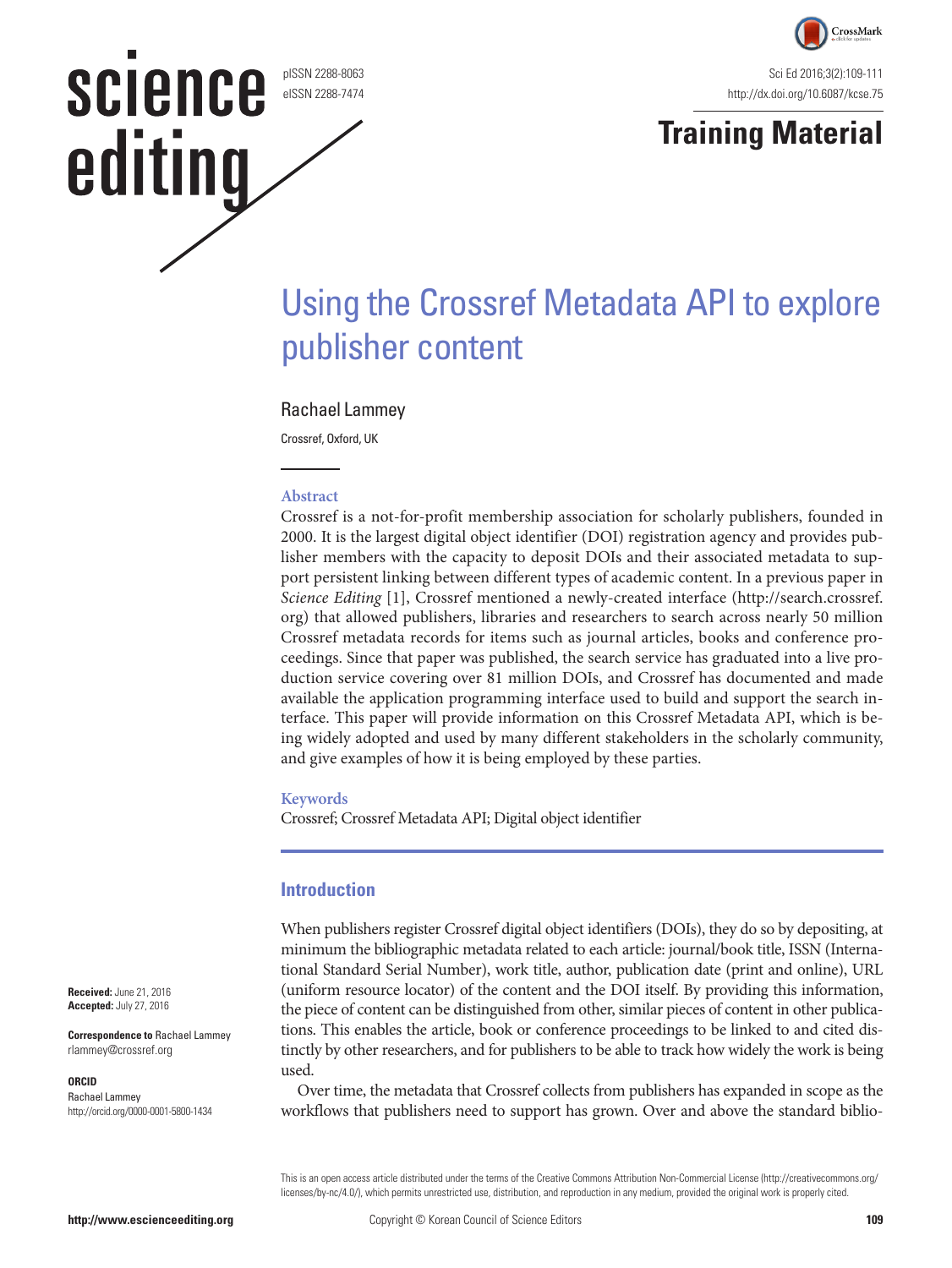# science editing  $\angle$

graphic information about a piece of content, publishers can also deposit ORCID iDs, funding and license information, full-text links (to enable indexing and text mining), updates to content and abstracts. With such a wealth of information being made available through the publisher metadata, it was becoming increasingly important that this information could be easily and widely disseminated. This way, anyone interested in using it could do so, and use it as a mechanism for finding information on publisher content, linking to it effectively and to build their own services on top of the information.

Before the current Crossref Metadata API was launched, it was possible to receive and interrogate the publisher metadata, but the process would have been as follows. To find out which licenses *Science Editing* uses via the Crossref metadata, an interested party would have to sign up to Crossref Enhanced Metadata Services [2], download around one terabyte of extensible markup language via the OAI-PMH protocol, and then parse and scan that information for *Science Editing* DOIs and the license information associated with those. Many third parties use this route, but many more needed information that would update dynamically as publishers deposited DOIs for new content and updated the information for existing content.

The Crossref Metadata API lets anyone search, filter, facet and sample Crossref metadata related to over 81 million content items with unique. It is free to use, the code is publically available and end-users can do whatever they want with the data. In exposing the authoritative cross-publisher metadata to the community in this way, it becomes more accessible, functional and much simpler to integrate with third party systems and services (from the publisher and the end-user side). This leads to smoother workflows and increased discoverability without changing existing publisher processes.

# **The history of the Crossref Metadata API**

The Crossref Metadata API started life with the Crossref labs team in early 2013. The year before, Crossref had started a pilot in collaboration with publishers and funders to collect funding information in a consistent way in the publisher metadata so that it could then be used by funders to find and report on the outputs of the research they funded.

Crossref funding data [3] launched in May 2013, but to accompany the service there needed to be an efficient mechanism for funders to be able to get this data once it had been provided by publishers. It also needed to update dynamically as publishers added to or changed existing metadata, and funders needed to be able to filter and facet their searches to look for specific subsets of information to report on the KPIs they were interested in. They also wanted reporting tools to be able to download, review and share this information as simply as possible.

Karl Ward, one of Crossref's Research & Development team worked on a revised, modern version of Crossref's existing application programming interfaces (APIs) to create a REST API that fulfilled the criteria that funders, research institutions and other third parties could use. Crossref also started to use it to build some of it's own tools like a search interface for funding information (http://search.crossref.org/funding) where anyone could come and ask for a list of the content that had been funded by one of the parties in the Open Funder Registry—a taxonomy of over 12,000 standardized funder names.

With the launch of funding data, Crossref started to see the API being used extensively. Coupled with that, the increased breadth of the metadata that publishers could provide Crossref has also been growing - letting it be interrogated and used in lots of interesting ways.

# **Current use cases for the application programming interface at Crossref**

The metadata API is used extensively within Crossref to power various tools and services. As noted, it provides the backbone for Crossref Metadata Search and the linked funding data search interface. Using the full-text links and license links provided by publishers, the API can be leveraged to provide cross-publisher support for text and data mining applications [4].

It can also power reports and reporting. There is top-level information accessible via the API on the metadata Crossref holds (e.g., how many journal DOIs does Crossref have), article level information, or interesting subsets of information e.g., how many publishers are depositing ORCID iDs (and which ones?) longer term, Crossref plans to build publisher participation reports from the API so that members can easily check the completeness of the metadata they are depositing with Crossref.

# **Use cases by third parties**

Third parties can, and do use the API to integrate publisher metadata into their own products and services. Organisations leveraging the metadata to report on funder information and compliance with funder mandates were our first use case, but that has grown to include: (1) searching and placing references dynamically in scientific blog posts e.g., in Coko Foundation's Pubsweet 'science blogger' alpha [5] science blog platform; (2) helping authors find and verify their publications.